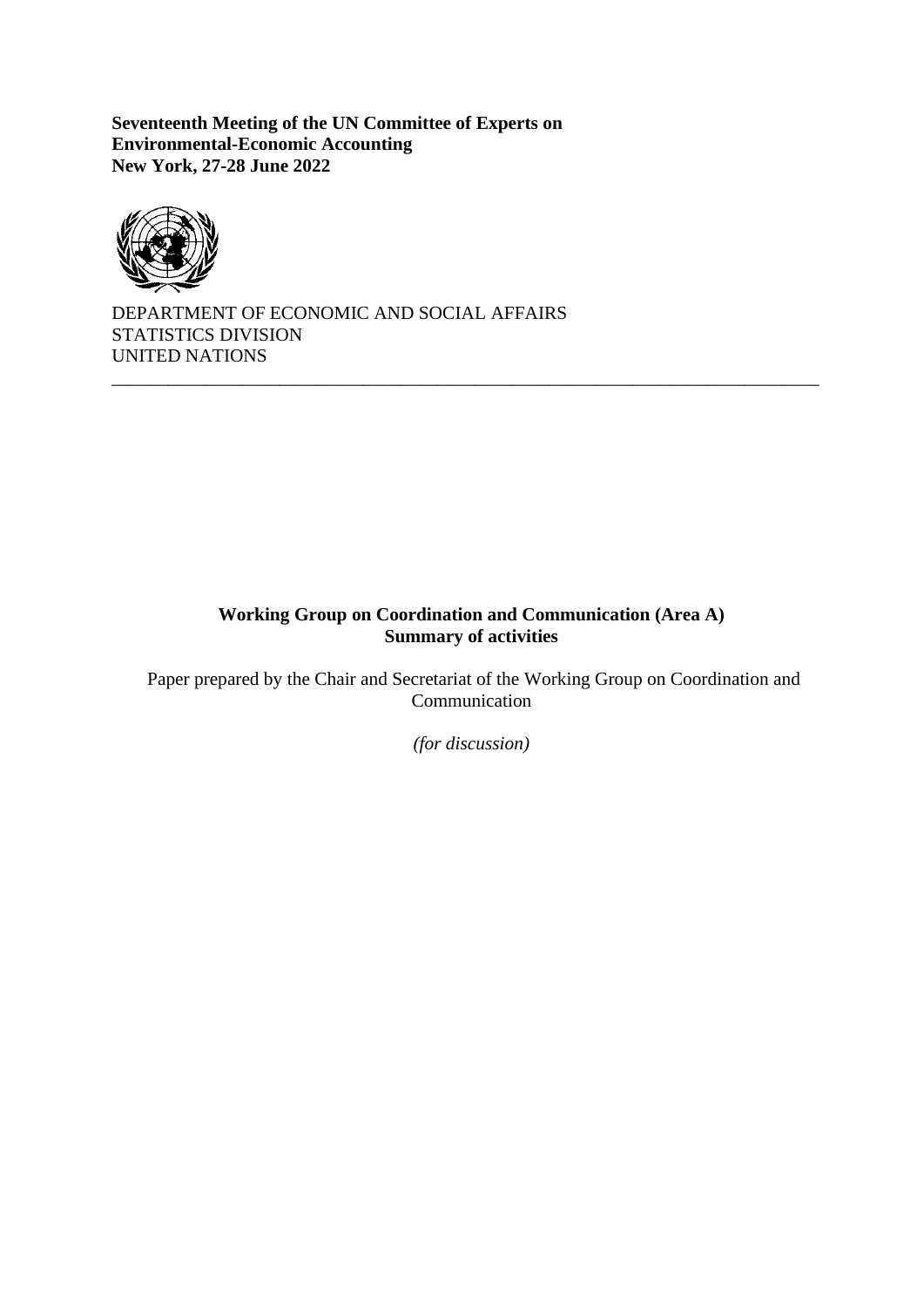### Background papers and resources

• [Programme](https://seea.un.org/sites/seea.un.org/files/program_of_work_area_a_2022_02_04_final_draft.pdf) of work

## Area A – developments in 2021-22

The Working Group met regularly in 2021 and has focussed on identifying new and ongoing emerging issues and promoting coordination in these areas. A programme of work was developed, and approved by all members, which outlines the work Area A will pursue in the next five years to foster collaboration, integration and complementarity of programmes relevant to environmental economic accounting as well as design and implement practical strategies to promote the System of Environmental Economic Accounting (SEEA) for emerging policy issues.

### Priority areas of work:

#### **Communication**

Area A, with UNSD taking the lead, has continued to undertake efforts to better communicate the SEEA. UNSD has continued to produce the SEEA [quarterly newsletter](https://seea.un.org/content/seea-news-and-notes-archive) and update the **knowledge base** with SEEA-relevant publications. In addition, UNSD has continually updated the **SEEA** website, including the event calendar, resources and content pages.

#### Mainstreaming the SEEA

Expanding the use of the SEEA in areas such as the development and reporting of indicators, analysis and decision-making at national and global levels continues to be a key role for Area A. Areas of continued focus include climate change, sustainable finance, biodiversity, nature-based solutions, circular economy and oceans. For these ongoing and emerging issues, Area A continues to identify entry points and mechanisms to support the mainstreaming of the SEEA in relevant policy and statistical initiatives.

To better coordinate the work surrounding these initiatives, Area A began the process of reviewing the landscape of international committees, working groups and task forces currently working in areas related to environmental accounting and has begun evaluating current and potential linkages between these efforts. This landscape

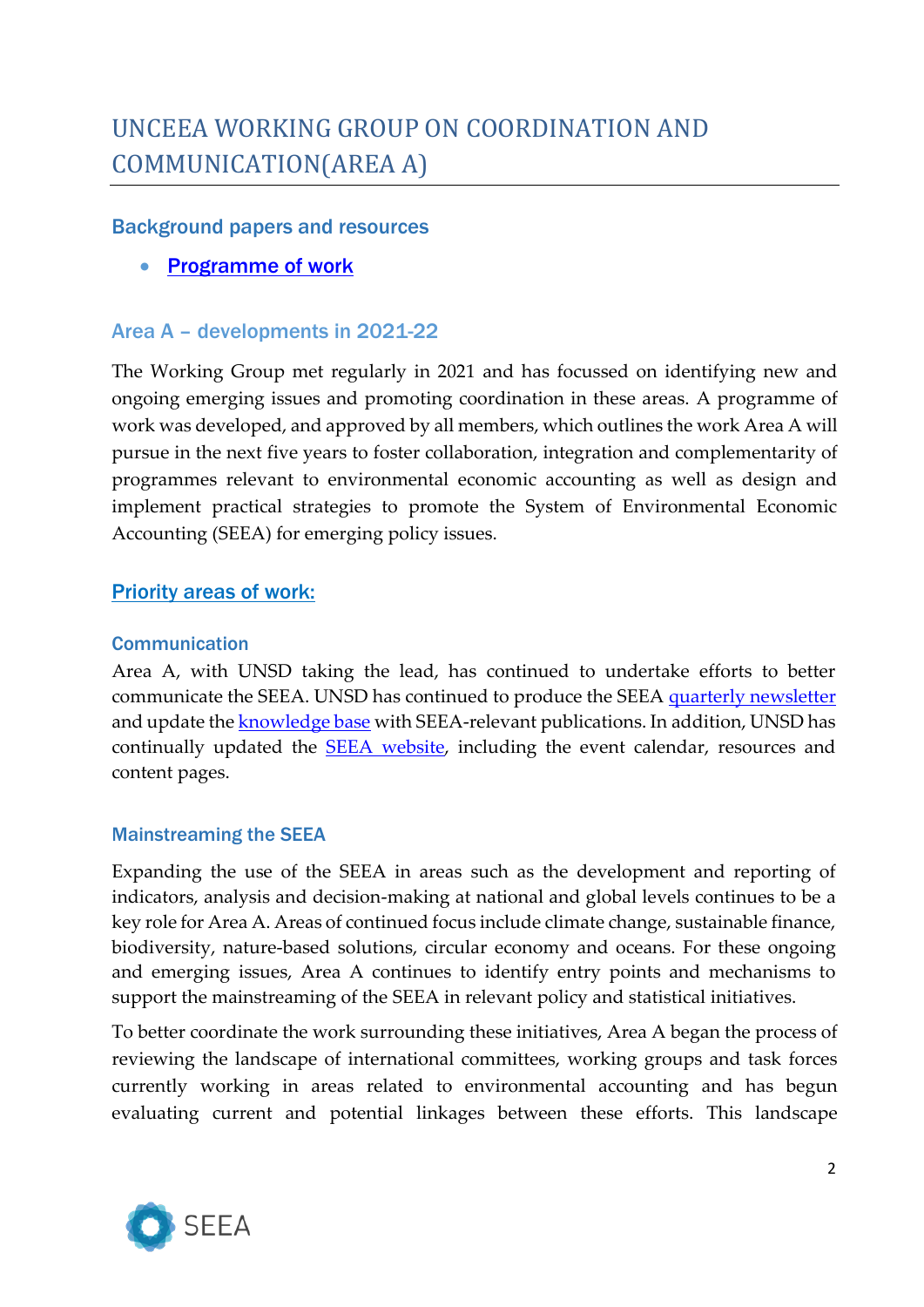assessment will help promote coordination with SEEA-relevant groups and reduce duplication of effort.

Currently, over twenty working groups or committees have been identified. These groups include both global and regional groups, management and technical groups, and include groups from different communities (statistics, biodiversity, finance, etc). Area A is in the process of refining the list and developing a visual to link the various groups. This landscape assessment will provide a mechanism for Area A members to prioritize their efforts.

# **Coordinate indicators and the conceptual development in the area of sustainable finance**

Area A members took part in a Joint OECD/UNECE seminar on SEEA implementation, including a session on sustainable finance. To further this work, the landscape assessment will enable a better understanding of the various initiatives Area A can engage with in this space. Other work in this space, such as the [Finance Task Force](https://www.decadeonrestoration.org/task-forces/finance) of the UN Decade on Ecosystem Restoration, chaired by the World Bank, provide opportunities for the use of SEEA to tackle issues that will allow for the successful restoration of biodiversity.

## **Coordinate indicators and conceptual development in the area of circular economy**

Area A is engaging with the UNECE, the OECD Expert Group on a new generation of information for a Resource Efficient and Circular Economy (RECE-XG) and the Technical Committee on the SEEA Central Framework to facilitate collaboration in this space. In particular, Area A members include members from the aforementioned groups. Members of the SEEA community are actively participating in the drafting of statistical guidelines to measure the circular economy, including the development of a statistical framework based on the SEEA. It will be important that such a document will consider the views of the international community beyond UNECE region.

In addition, Area A, under the leadership of Statistics Canada and the UNECE, organized a side event at the World Circular Economy Forum, to highlight the importance of collaboration between national statistical offices and international partners in the space of circular economy and the importance of establishing high quality, comparable statistics. The virtual event was attended by over 150 participants and included panel discussions with experts in the field from various organizations and countries. All event materials and presentations can be found [here.](https://unece.org/info/events/event/361846)

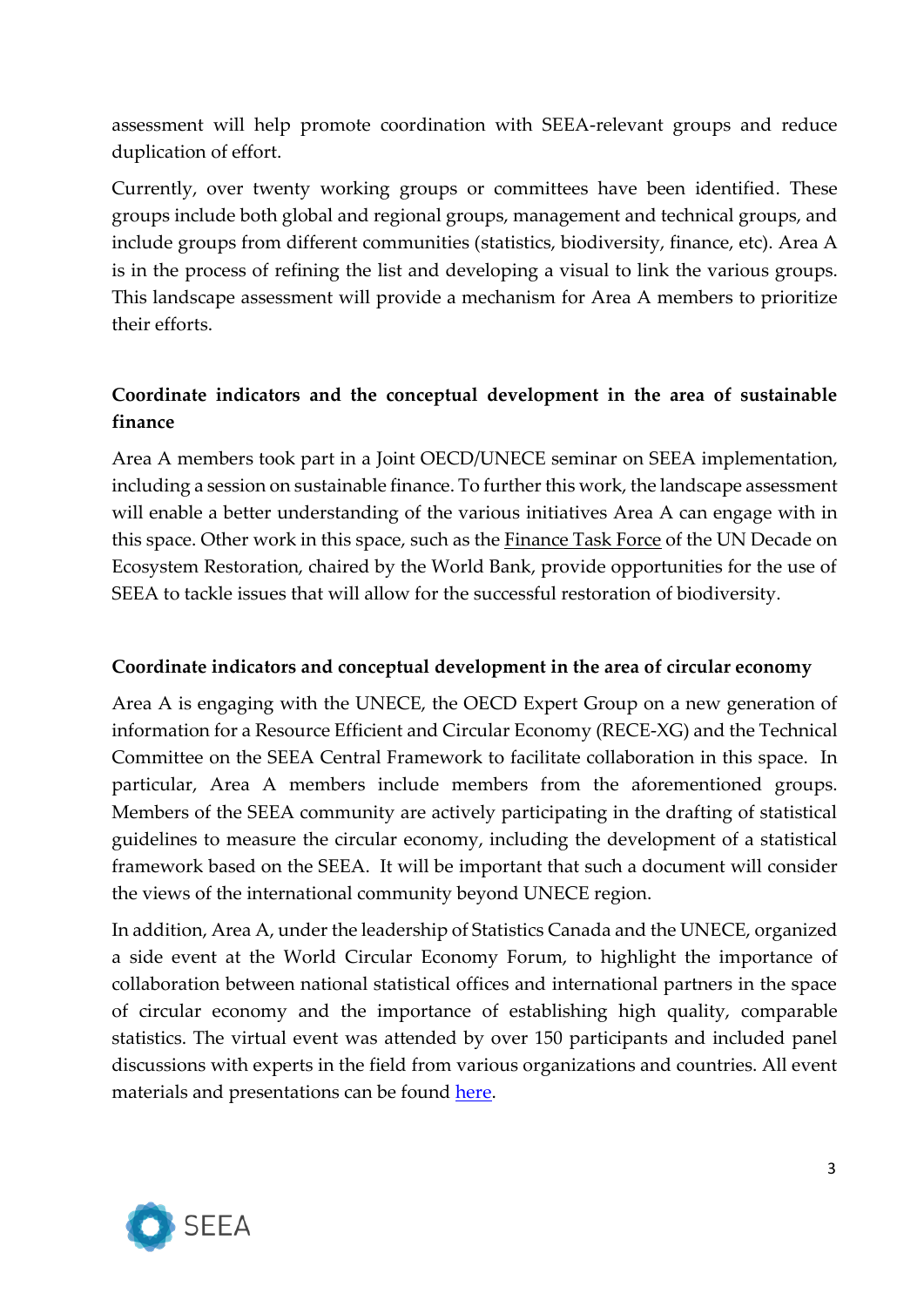#### **Coordinate indicators and conceptual development in the area of climate change**

Area A continues to coordinate with the UNECE related to advancing the use of SEEA to measure climate change indicators through such efforts as the high-level discussions of Chief Statisticians on official statistics for climate action organized by the UNECE as part of the 69th plenary session of the Conference of European Statisticians in June 2021 and the annual UNECE Expert Fora for Producers and Users of Climate Change-Related Statistics. In addition, the UNECE has recently launched the Task Force on the role of NSOs in Achieving National Climate Objectives. Given the links between the Task Force's mandate and the UNCEEA's work programme, Area A is working with UNECE to ensure that the SEEA community is adequately represented in the Task Force.

Area A is also engaged with the G20 Data Gaps Initiative (which includes climate change as a key pillar) to ensure collaboration between the relevant UNCEEA subgroups. In particular, Areas B1 and Area C will be involved with the recommendations for physical energy flow and air emission accounts as well as expenditures and environmental taxes for mitigation and adaptation. A [side event](https://seea.un.org/events/side-event-53rd-un-statistical-commission-closing-climate-change-data-gaps) was organized during the  $53<sup>rd</sup>$  session of the UN Statistical Commission to introduce the new DGI and the role of national statistical offices in its implementation.

Finally, Area A plans to reach out to other international organisations and their groups such as the United Nations Framework Convention on Climate Change (UNFCCC), the Intergovernmental Panel on Climate Change (IPCC) and the Expert Group of Environmental Statistics to facilitate collaboration and promote the SEEA.

# **Collaboration to provide a SEEA perspective on the post-2020 global biodiversity framework**

Area A maintains its working relationship with the CBD Secretariat to ensure that the SEEA is reflected in the monitoring framework. More recently, Area A has discussed how to best ensure that SEEA-related headline indicators for natural ecosystem extent and provisioning services are part of the monitoring framework. CBD Secretariat representation within Area A has continued to play a key role in ensuring that the SEEA community is informed of important events and opportunities to contribute. A series of [webinars](https://seea.un.org/events/webinars-supporting-implementation-post-2020-global-biodiversity-framework) supporting the development and implementation of the monitoring framework of the Post-2020 Global Biodiversity Framework were organized jointly with the CBD, GEO BON and UNEP WCMC. Also, a [side event](https://seea.un.org/events/side-event-53rd-un-statistical-commission-post-2020-global-biodiversity-framework) was organized during the  $53<sup>rd</sup>$  session of the UN Statistical Commission to discuss the role of national statistical offices and of the SEEA in the compilation of the indicators.